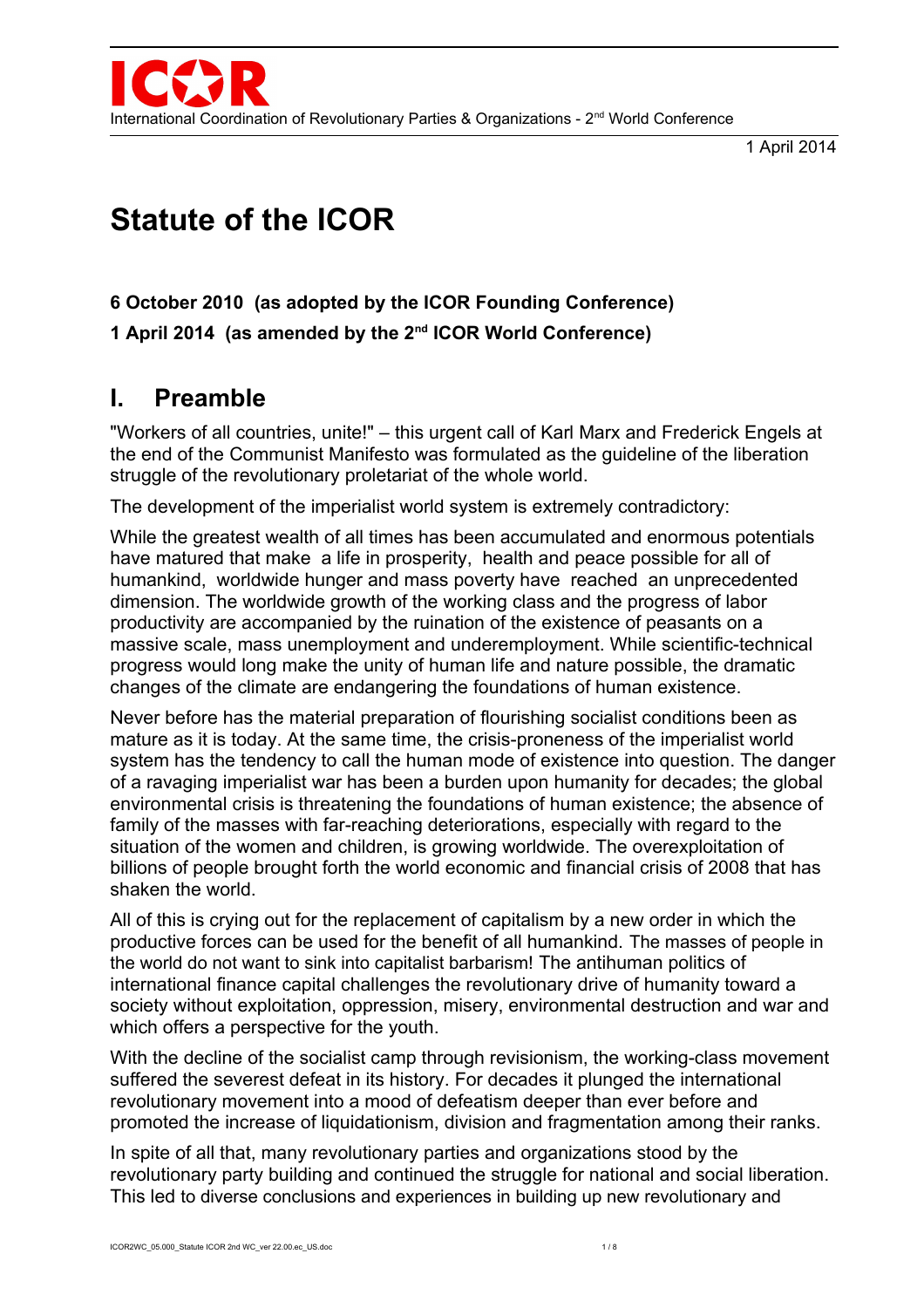Marxist-Leninist parties and organizations, their growing ability to lead the class struggles, and their beginning international cooperation.

Thus the time has become ripe for a new stage of cross-border cooperation of the international revolutionary and working-class movement and the development of an international united front against imperialism.

We need an organizational form for international cooperation and coordination of the activities of the revolutionaries of the world in revolutionary party building and the class struggle.

The Founding Conference of the ICOR follows the insight of Lenin, the brilliant leader of the world's first socialist state, that proletarian internationalism can only be realized in the necessary forms of organization:

*"Capital is an international force. To vanquish it, an international workers' alliance, an international workers' brotherhood, is needed."* (Lenin Collected Works, 4th English Edition, Progress Publishers, Moscow, 1965, Volume 30, pages 291-297 "Letter to the Workers and Peasants of the Ukraine Apropos of the Victories over Denikin", 1920)

ICOR unites different parties and organizations with equal rights being very different in respect of their size, their practical, organizational and political experiences, their historical-ideological roots, strategic task and social-economic conditions. They have to cooperate respectfully and learn from each other for their joint struggle.

To realize its goals the Founding Conference of the ICOR has adopted the following statute:

## **II. Name**

*International Coordination of Revolutionary Parties and Organizations* (**ICOR**)

## **III. Structure**

#### **A. World Conference**

1. The supreme **organ of the ICOR** is the World Conference of the representatives of all parties and organizations belonging to the ICOR. The World Conference shall be convened normally once in three years, but in special circumstances the period can be changed to two or four years by an 80 % majority of the ICC. In voting, each member organization has one vote.

The World Conference has a quorum if more than 50 percent of the member organizations are represented and an invitation was sent to every member organization at least three months before. If due to special conditions and justified reasons the minimum number of participants of more than 50 percent cannot be reached, a legitimation of at least 50 percent of the member organizations should exist. As an absolute minimum for the quorum, however, more than one third of the member organizations have to be represented. In addition, for the quorum at least two delegations of each continent have to be present.

2. At the beginning the **World Conference** adopts an agenda and rules of procedure for holding the conference. It is led by a presidium which is elected at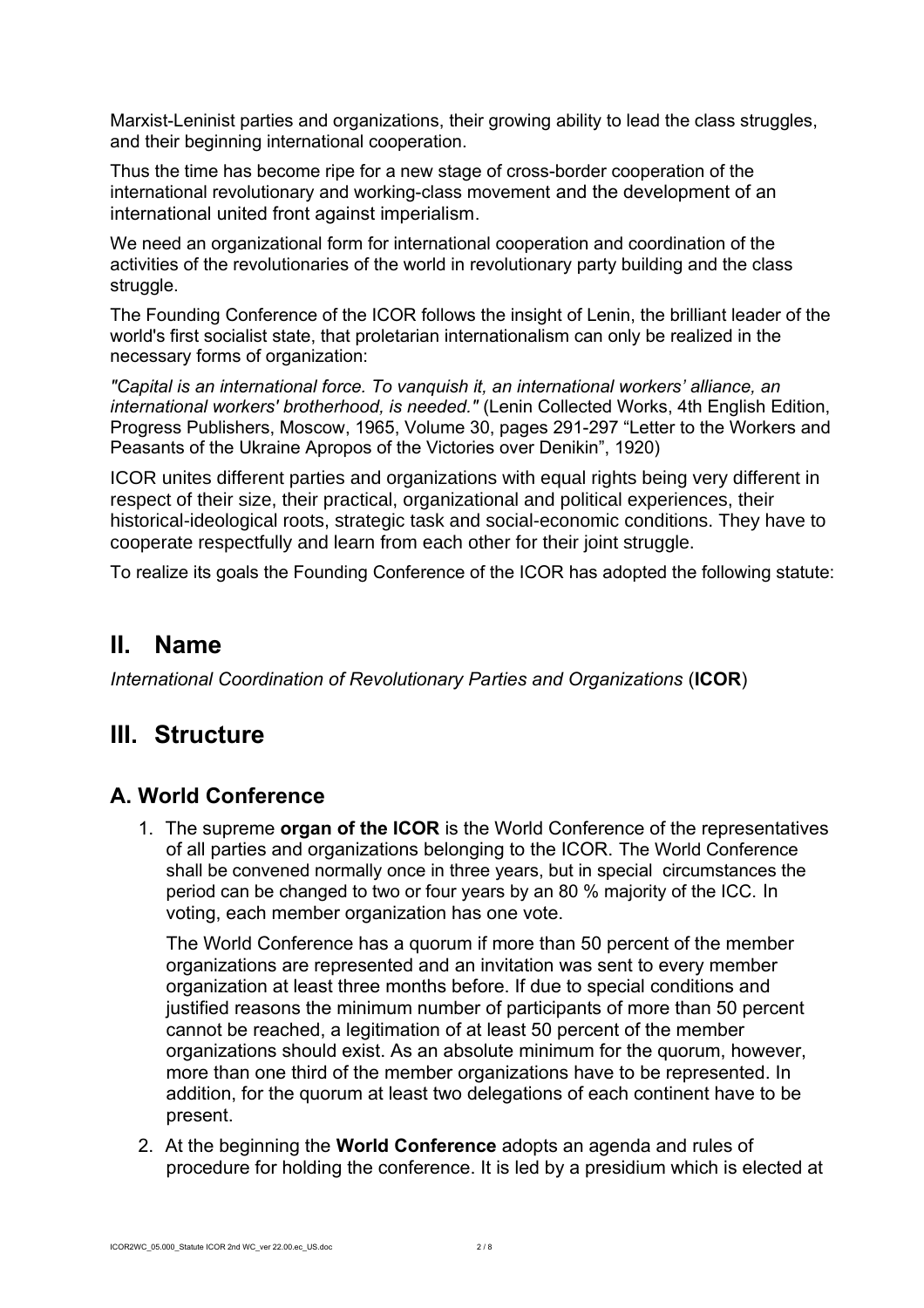the conference. The World Conference is prepared, held and financed multilaterally.

The World Conference takes place on the basis of equal rights and duties of observing the commonly adopted conference rules of procedure.

The main conference language is English. The conference organizes further translations if possible.

The World Conference elects the International Coordinating Committee for coordinating the work of the ICOR between the world conferences, and an auditor.

In the voting on fundamental documents the conference aspires to decide about them on the basis of consensus. Principled ideological questions and fundamental political issues are not subject to a vote. However, in questions of practical necessity, concerning the founding documents and after an extensive discussion, respecting ideological-political differences, a majority decision can be taken. This requires a minimum of 80 percent of the votes of the present delegates. All resolutions on current affairs can be adopted by a simple majority. Parity of votes is regarded as rejected.

Each member organization of the ICOR is autonomous and independent in adopting and implementing common projects. It is responsible independently for the realization of the respective tasks in the class struggle and in revolutionary party building and must reliably keep made promises.

#### **B. Continental Conference**

At the beginning of the common work of the ICOR Continental Conferences should be held in Africa, America, Asia (including Australia/Oceania) and Europe.

In voting, each member organization has one vote.

The conference language is determined according to the respective Continental Conferences.

The respective Continental Conferences elect the Continental Coordinating Committee (CCC) and an auditor.

The Continental Conference has a quorum if at least 40% of the member organizations are represented and a written invitation was sent to every member organization at least three months before. To have a quorum no less than one-third of the member countries of the continent should be represented.

Otherwise the rules for the World Conference are valid accordingly.

## **C. Regional Conference**

With the extension of the activities of the ICOR and the number of its member organizations a subdivision of the continents into suitable **regions** should be made. An understanding about the number of subdivisions has to be established with the highest organ of the ICOR.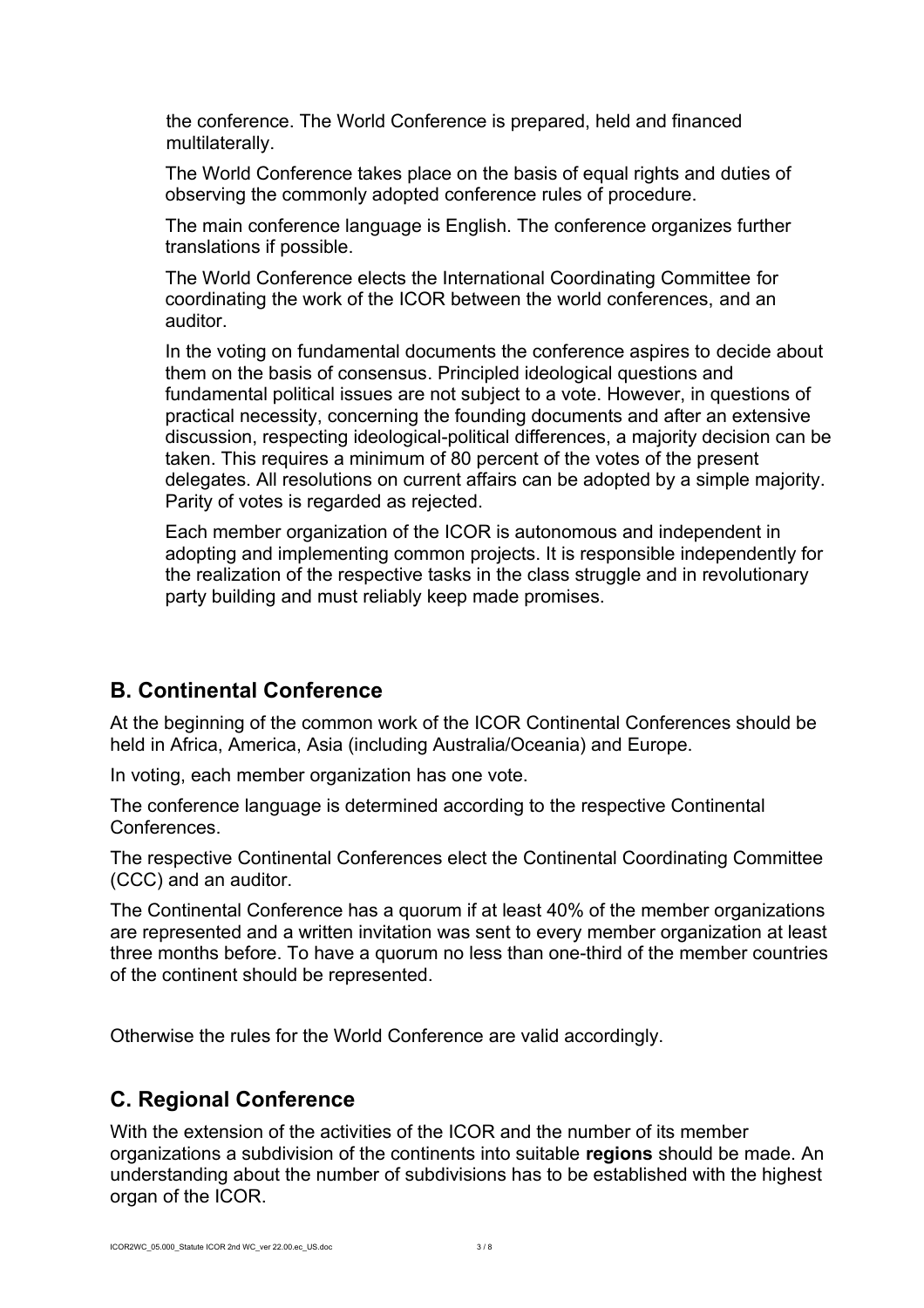## **D. International Coordinating Committee (ICC)**

The ICC is the coordinating center of the ICOR in the time between the World Conferences for the coordination of the activities of its member organizations and represents the ICOR in public.

The ICC consists of seven members who have the same rights and duties. These are elected in four different ballots.

At first the World Conference elects three members who form the secretariat of the ICC, the Main Coordinator, the Deputy Main Coordinator and the Financial Officer.

In a fourth ballot, as four additional members of the ICC, the representatives of the Continental Coordinating Committees are elected (preferably the main coordinators), who are suggested from the ranks of the CCCs elected by the Continental Conferences. All of them have a deputy, who can take part in meetings entitled to vote in place of the CCC-Continental Coordinator.

These members of the ICC will be proposed to the World Conference by the respective parties and organizations and elected by it. The respective parties and organizations to which the elected ICC members belong take the collective responsibility for the performance of tasks of the members in the ICC.

Each member organization can also recall its member from the ICC for serious reasons and replace him/her accordingly. However, he/she must belong to the same organization and an explicit, written authorization by the leadership of the respective party or organization must be submitted.

Each continent should be represented by at least one representative in the ICC. The Continental Conferences each send a representative to the ICC, who must be confirmed by her/his party or organization. They also determine a deputy in reserve, who also must be confirmed as well.

The ICC works on the instructions of the World Conference and to implement its decisions. It cannot make any decisions on fundamental principles and political main questions. However, in connection with the coordination of the common work of the ICOR members, the ICC has the duty to work out declarations and proposals for the practical work of the member organizations and, if necessary, to bring them to a decision by a consultative procedure.

The ICC holds meetings regularly and comes together at least once a year. Authorized minutes of the meetings will be taken.

It has a quorum if at least half of the members are present.

The ICC can invite other members of the ICOR to its meetings. However, these do not have the right to vote in the ICC.

The ICC renders account for its activities in writing at the World Conference.

The Financial Officer gives a cash report at the World Conference, the auditors do the same.

The ICC elects from its ranks the Main Coordinator, the Deputy Main Coordinator and the Financial Officer, who together form the secretariat of the ICOR.

The Main Coordinator and his/her deputy are the main representatives of the ICOR and bound by the decisions of the ICOR World Conference.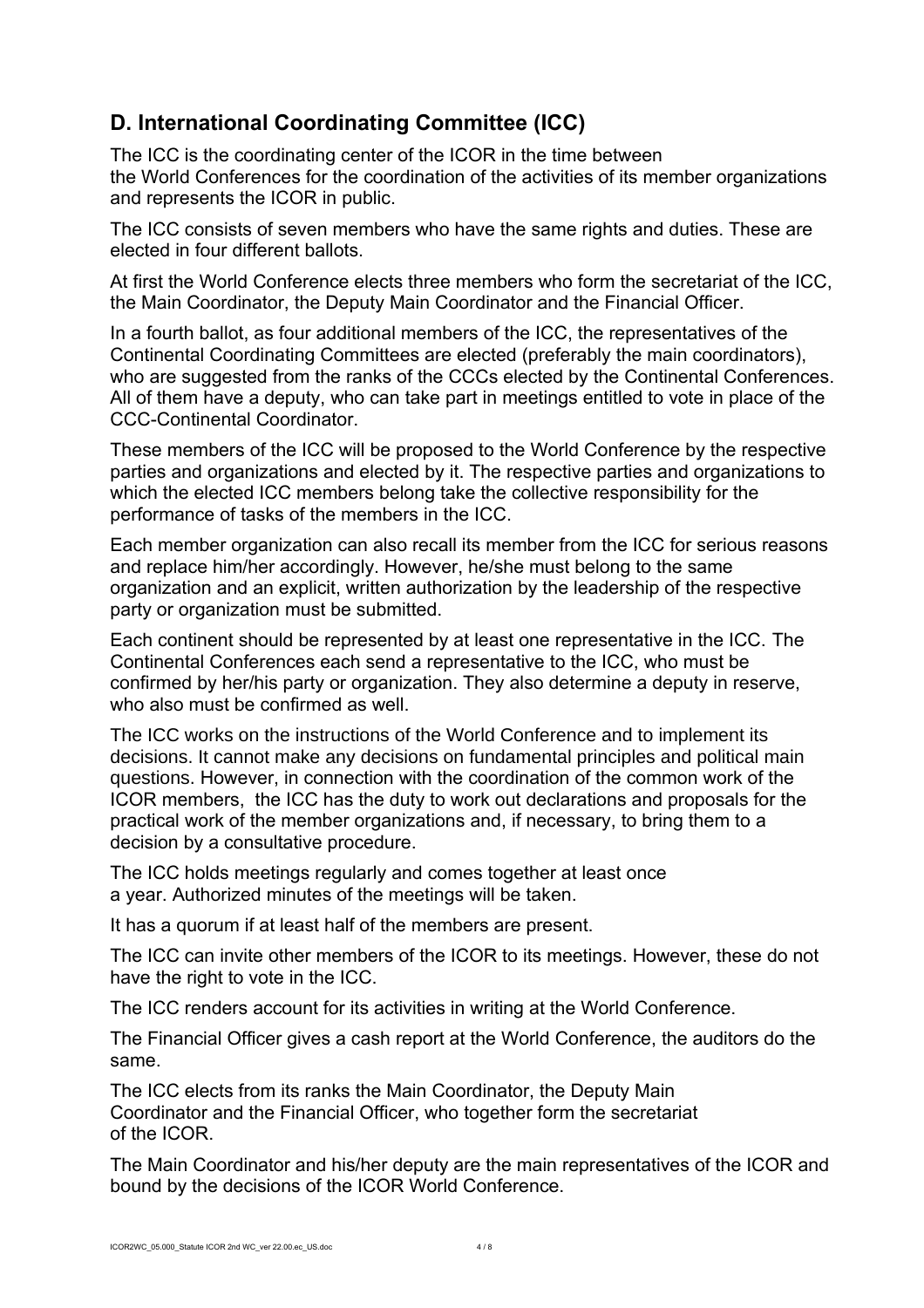## **E. Continental Coordinating Committee (CCC)**

The ICC rules apply accordingly to the respective Continental Coordinating Committee (CCC).

The respective Continental Conferences themselves decide on the number of its members.

The CCC elects from its ranks the Continental Coordinator, the Continental Deputy Coordinator and the Financial Officer, who together form the secretariat of the CCC.

The Continental Coordinator, or, if he/she is unable to attend, his/her deputy, is invited to the meetings of the ICC.

## **F. Regional Coordinating Committee (RCC)**

The ICC rules apply accordingly to the respective Regional Coordinating Committee (RCC).

The respective Regional Conferences themselves decide on the number of its members.

The RCC elects from its ranks the Regional Coordinator, the Regional Deputy Coordinator and the Financial Officer, who together form the secretariat of the RCC.

The Regional Coordinator, or, if he/she is unable to attend, his/her deputy, is invited to the meetings of the ICC.

# **IV. On membership in the ICOR**

## **A. General notes**

- 1. The **membership of ICOR** consists of independent and self-reliant parties and organizations from different countries of the world.
- 2. **The precondition for membership in the ICOR** is the recognition of the principles and basic decisions of the World Conference.
- 3. The **recognition of the principles and basic decisions of the world conference** and the self-commitment to their realization are voiced by the respective member organization itself. The membership in the ICOR is confirmed by the decision-taking assembly. An ideological-political qualification by ICOR does not take place.
- 4. Admission of member organizations to the ICOR takes place through an **admission procedure** which is adopted by the World Conference of the ICOR by a qualified majority of 80 percent of the votes of the delegates present.
- 5. Membership in the ICOR is tied to equal **rights and duties of the member organizations**.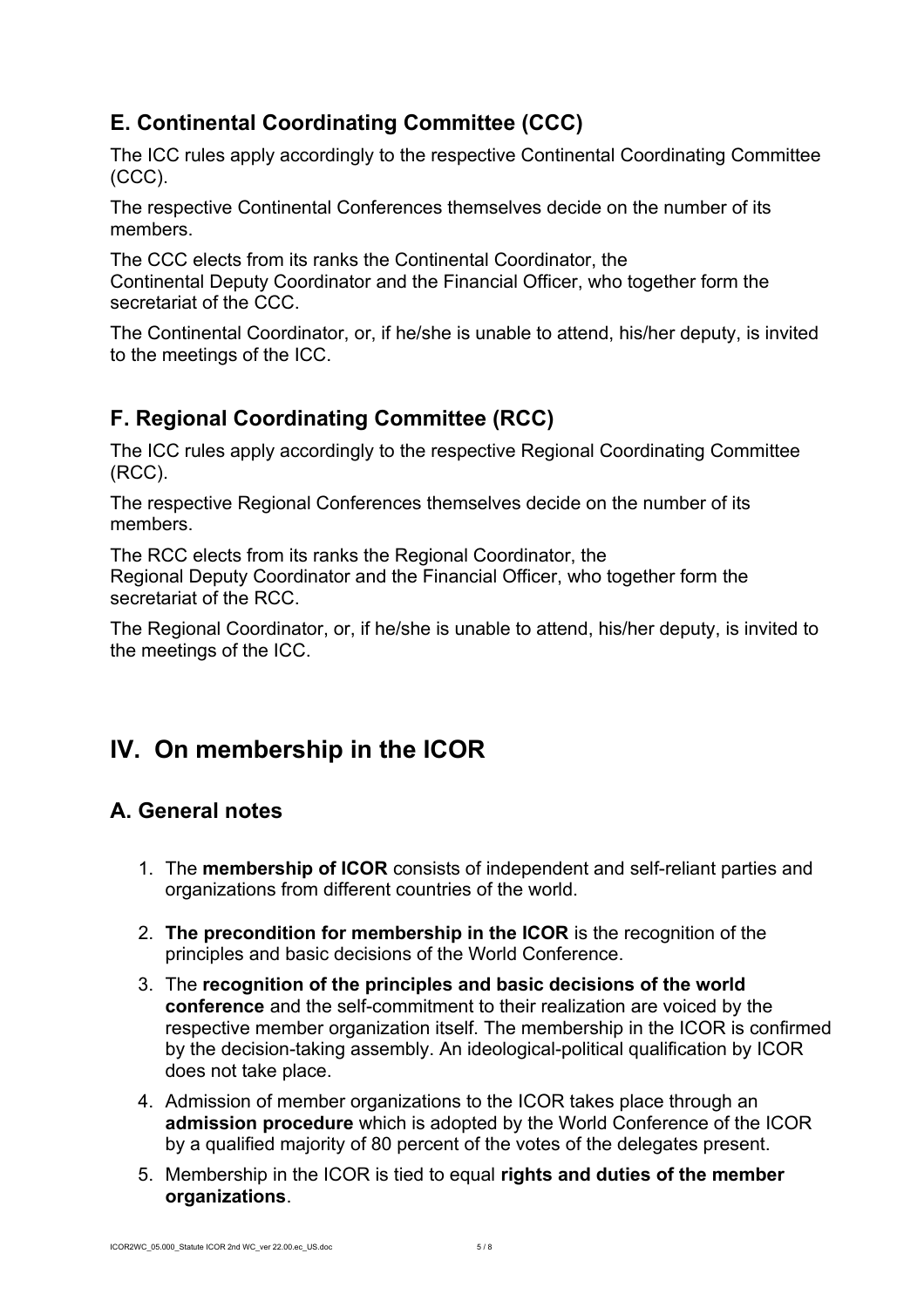- 6. The consensual coordination and cooperation of its independent and self-reliant members is the **common organizational principle of the ICOR**.
- 7. Common tasks will be discussed and decided in the respective bodies of the ICOR according to their scope (world, continent, region).

#### **B. Conditions for membership**

- 1. The common ground for membership in the ICOR is the **revolutionary character** of the respective member organization.
- 2. That includes **different ideological-political opinions and foundations of the individual member organizations**, as far as they do not contain any antagonistic contradiction to the character of the ICOR.
- 3. The common strategic goal of the ICOR member organizations is **overcoming the imperialist capitalist world system and realizing socialist societal relations**.
- 4. The common strategic objective of the ICOR can be pursued in the respective countries and by the member organizations with **different strategies and tactics** which are to be decided upon only by the member organizations in the individual countries.
- 5. A basic condition for membership in the ICOR is
- **real revolutionary work** in the respective countries **among and with the masses** of the exploited and oppressed;
- **class-militant politics** and the rejection of class collaboration with the ruling monopolies and their puppets;
- the **recognition of the revolutionary change of the societal relations and the necessity of the establishment of the dictatorship of the proletariat,** no matter in which form;
- a **clear dividing-line to revisionism, Trotskyism and anarchism as well as any form of anticommunism** like the hostile attacks and bourgeois smear campaign against so-called "Stalinism" or "Maoism" and the dictatorship of the proletariat;
- the recognition and realization of **proletarian internationalism** as the common tie for the theory and practice of the international coordination and the cooperation of the member organizations in party building and class struggle.

#### **C. Rights and duties of the member organizations**

- 1. Each member organization has the right to
- **participate and play an active part in the mutual coordination and cooperation** on the international, continental and regional levels;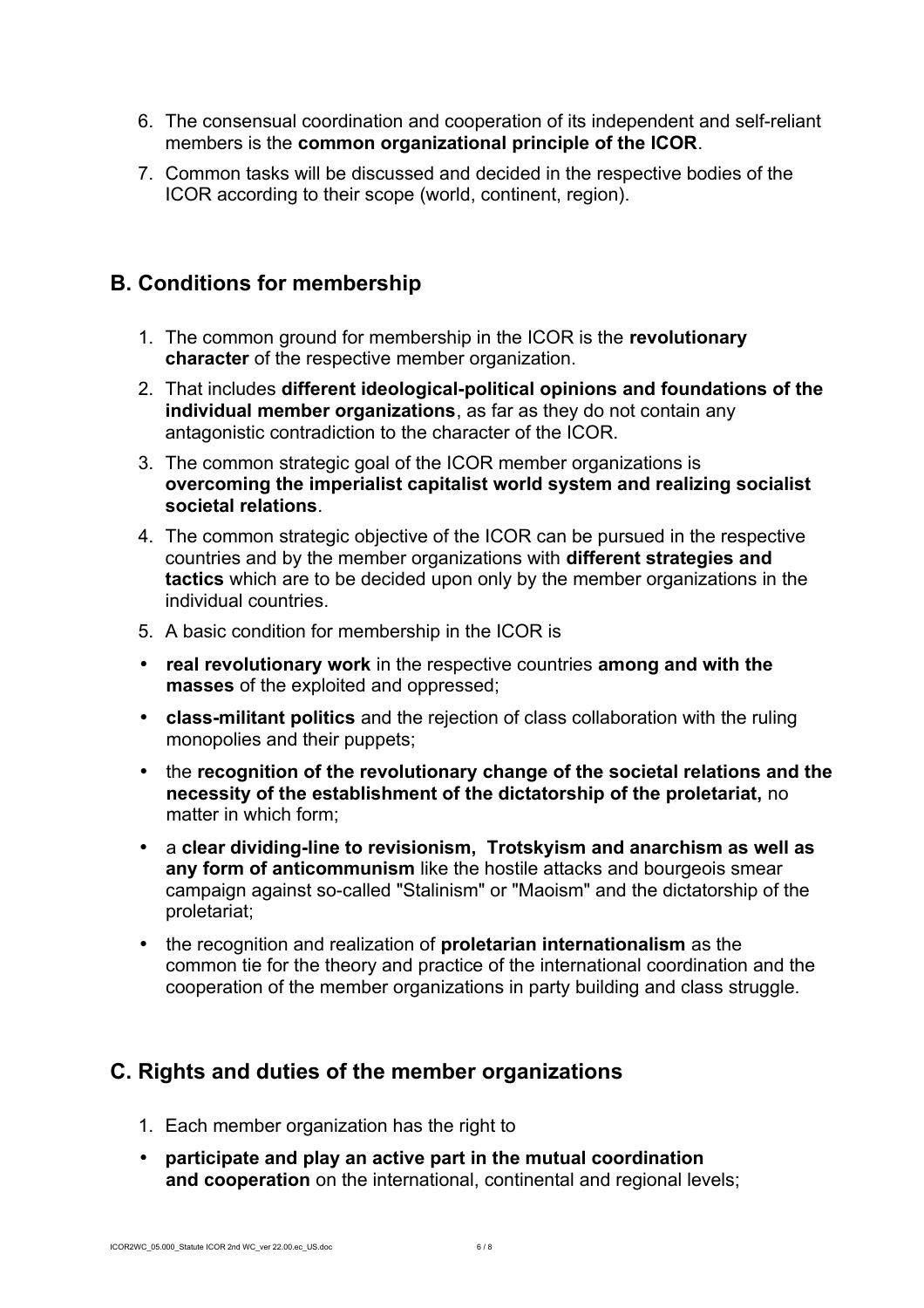- **participate in the events and conferences** and take part in the common activities of the ICOR and **to make proposals for them**;
- **take part in the elections** of the responsible organs **and be elected to them**;
- **participate** in the decision-making conferences **with a right to vote** according to the distribution of delegates;
- **turn immediately to every other member organization of the ICOR** in order to cooperate in a special form, to discuss objectively or to give hints as far as that does not mean any interference in the internal affairs of the other member organization;
- **refrain from approving controversial questions** and **to decide independently and if necessary against the implementation of commonly adopted decisions in one's own country**, with corresponding respect for the opinion of the majority in the ICOR;
- **unite with any other organizations also outside of the ICOR** and/or to participate in other unions as long as they are not explicitly directed against the ICOR;
- **participate** according to the agreed rules **in the common publications**.
- 2. Each member organization has the duty
- **to actively support the gradual ideological-political unification of the ICOR** in all essential questions on the basis of the common political platform and to encourage the initiative for that,
- to practice **steadfast solidarity and mutual practical aid**, according to its possibilities,
- to practice a **proletarian culture of debate** among the member organizations,
- of mutual **respect, of preservation of independence, of non-interference in the internal affairs of the other member organizations, and observance of equal rights**,
- to **reliably** keep to consensually reached agreements,
- to **participate in the self-financing of the ICOR** according to its possibilities.

#### **D. Admission or expulsion procedure**

- 1. Admission to the ICOR normally takes place consensually.
- 2. Objections to admission must be raised on the basis of the principles of the ICOR and not, for example, on the grounds of bilateral differences of opinion that do not affect the tasks of the ICOR.